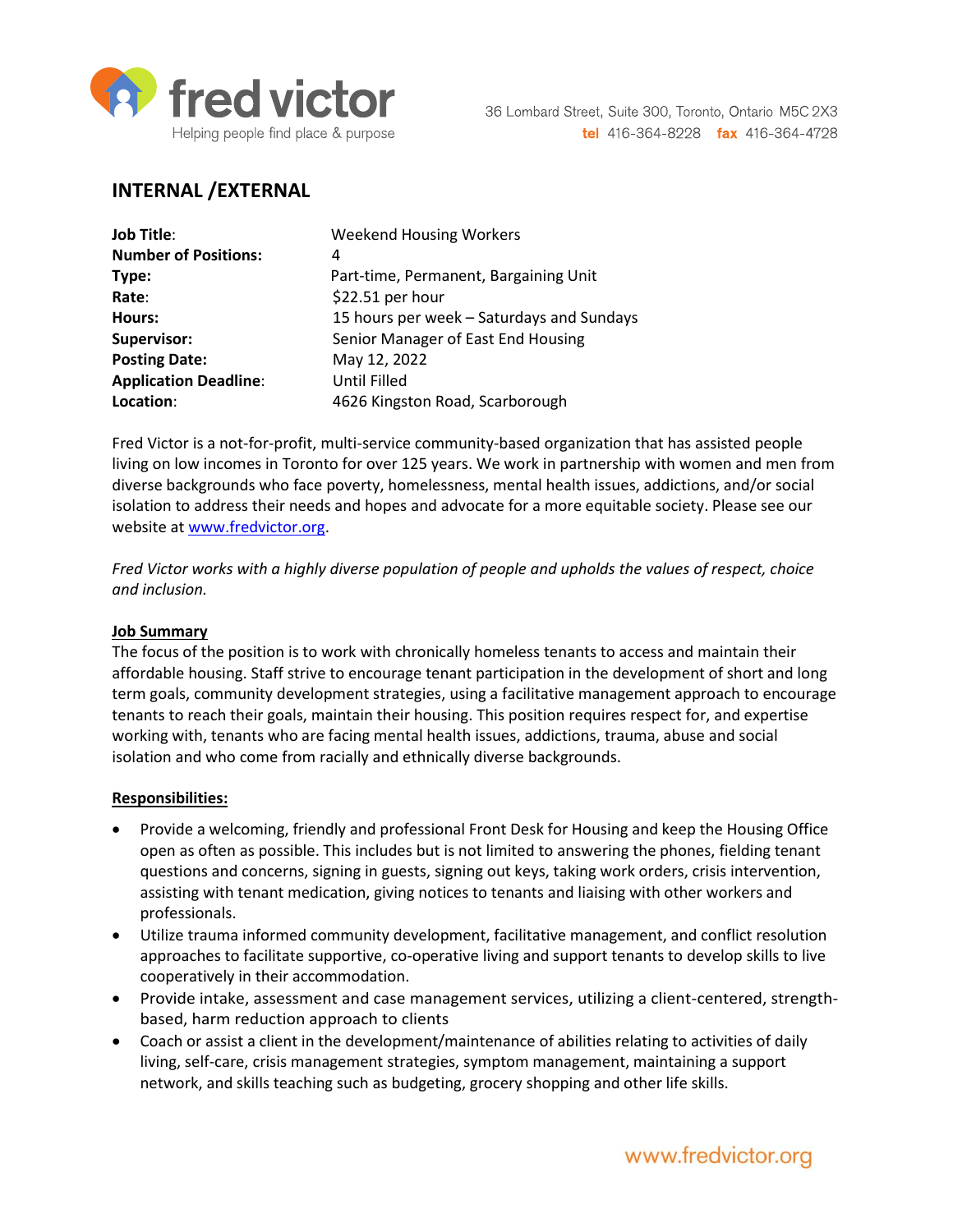

- All services will be conducted in a proactive, collaborative and client-centered approach using the principles of harm reduction, anti-oppression and restorative justice
- Deal with housing related issues such as; behaviors, social isolation, mental health, substance use, hygiene and others, by encouraging and supporting tenants to problem solve and to access community resources such as support agencies and other Fred Victor programs and services.
- Identify, intervene in and deescalate crisis situations and work with tenants to develop crisis management skills
- Ensure case plans which have been developed are continuing to be followed on the weekends
- Ensure all eviction prevention strategies and policies are implemented.
- Assist with eviction proceedings as necessary. Including appearing at the Landlord and Tenant Board as a witness and assisting with the gathering of evidence for LTB cases.
- Educate tenants about their tenancy responsibilities and their ongoing responsibilities to maintain their housing. Know and be conversant in the Residential Tenancies Act, specifically in areas on nonpayment of rent and breach of obligations under the RTA and the tenancy agreement.
- Work with the tenant community to understand the Fred Victor Mission, Vision and Values and how they relate to being a tenant and participating in FV programming and services.
- Assist tenant with Annual Income Review processes as required.
- Participate in on going evaluation, development and review of all housing programming and structures. Participate in organizational and special events committee work.
- Work collaboratively with other FV staff in order to provide the best service possible to all and in order to ensure the safety of all.
- Work closely with the Security Guards in order to assist each other with any security issues and concerns.
- Accurately document and report all information in the appropriate places and with the relevant parties to an acceptable prescribed standard.
- Communicate and demonstrate appropriate professional boundaries with the tenant community and abide by all organizational policies and procedures.
- Maintain statistics as required.
- Answer phones, assist and direct walk-in traffic. Monitor the building and escort trespassers from the property.
- Have knowledge of and be able to use emergency building systems and fire procedures. Recognize emergency physical plant issues and liaise and assist with the Facilities Team in order to deal with emergency issues as required.
- Clean and keep the offices and work areas in order.
- Participate in monthly supervisions with the Program Manager.
- Work as part of the Housing Team in a cooperative and supportive manner with all other Housing Team members.
- Work in accordance to the Ontario Occupational Health and Safety Act
- Participate in the development and writing of operational procedures and funding proposals as required.
- Other duties as assigned by the Weekend Supervisor of East End Housing.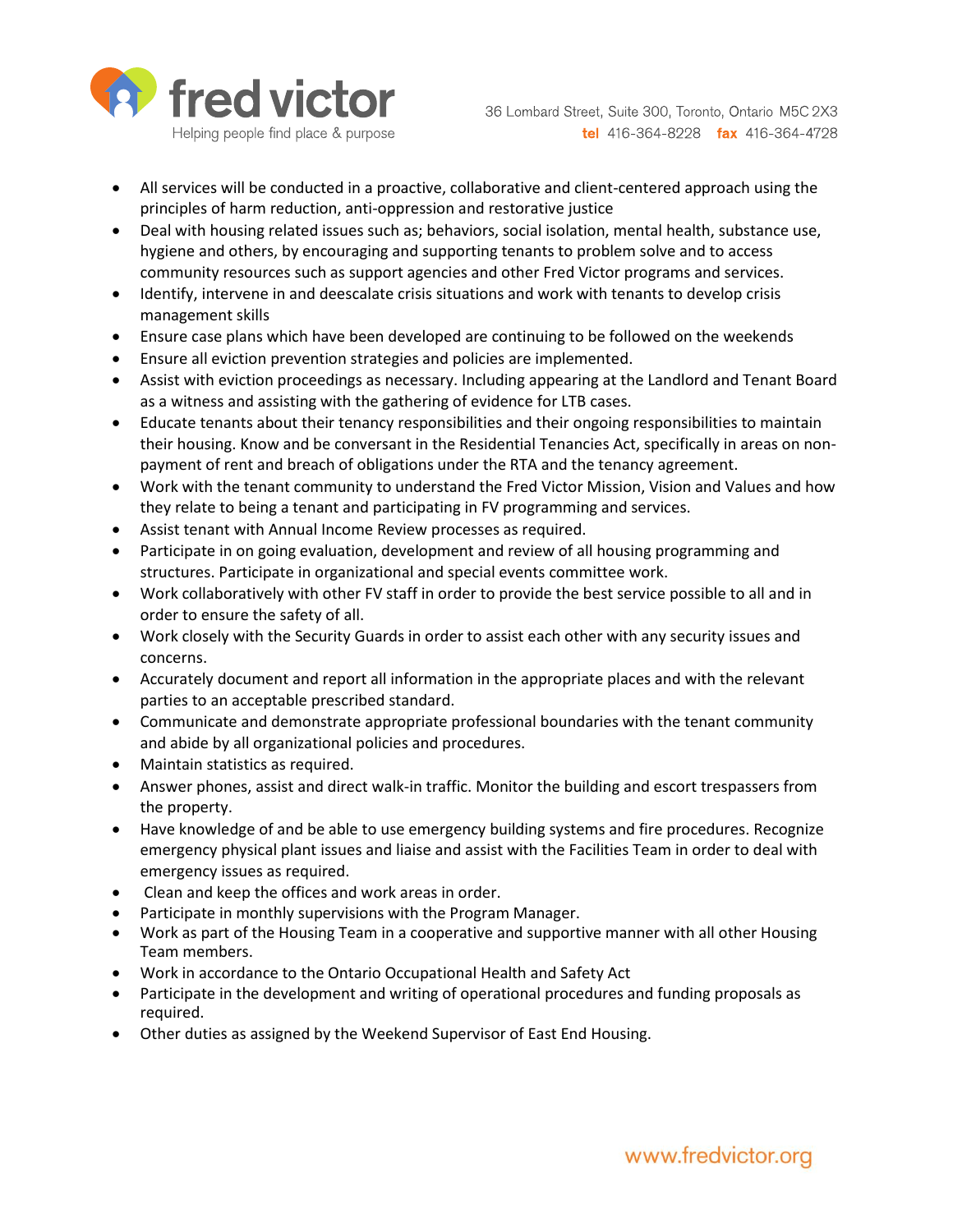

### **Qualifications:**

- Strong understanding of systems that cause and support homelessness, poverty and discrimination and respect for those realities.
- Strong understanding that people living on low income are a resource to resolve community issues and not the cause of the problem.
- Strong customer service skills.
- Highly developed and proven group facilitation skills.
- Highly developed written and oral communication skills.
- Strong understanding of and experience in community development practices.
- Well-developed conflict resolution and negotiation skills and crisis management skills.
- Ability to work productively within a team setting.
- Strong organizational skills; highly developed ability to prioritize work through short and long term goals and remain flexible.
- Well-developed interpersonal skills that will produce effective, productive and appropriate relationships with the tenants, community, external agencies and staff at Fred Victor.
- Proven ability to constructively give and receive feedback.
- Highly developed understanding of and proven ability to communicate appropriate professional boundaries.
- Proven ability to challenge organization, staff and tenant communities in a positive and creative way to effect better service.
- Knowledge of community based resources.
- Experience with and proven responsibility handling money.
- Literacy in Microsoft Office, Pirouette and Arcori (an asset).

#### **Working Conditions:**

- There is a likelihood of exposure to unpredictable behavior, unpleasant odors, bodily fluids and pests including bedbugs, mice and cockroaches.
- All employees must expect to be in potentially threatening situations.
- This is stressful and emotionally challenging work that deals with vicarious trauma, grief and compassion fatigue on a regular basis
- Required to travel to Fred Victor's program and administration locations
- Travel will be by public transportation, unless approved to use personal vehicle
- Will be required to work weekends but also could be asked to work mornings, evenings or overnights on occasion in order to provide oversight to the program
- Must be willing to work with pets as many tenants have pets